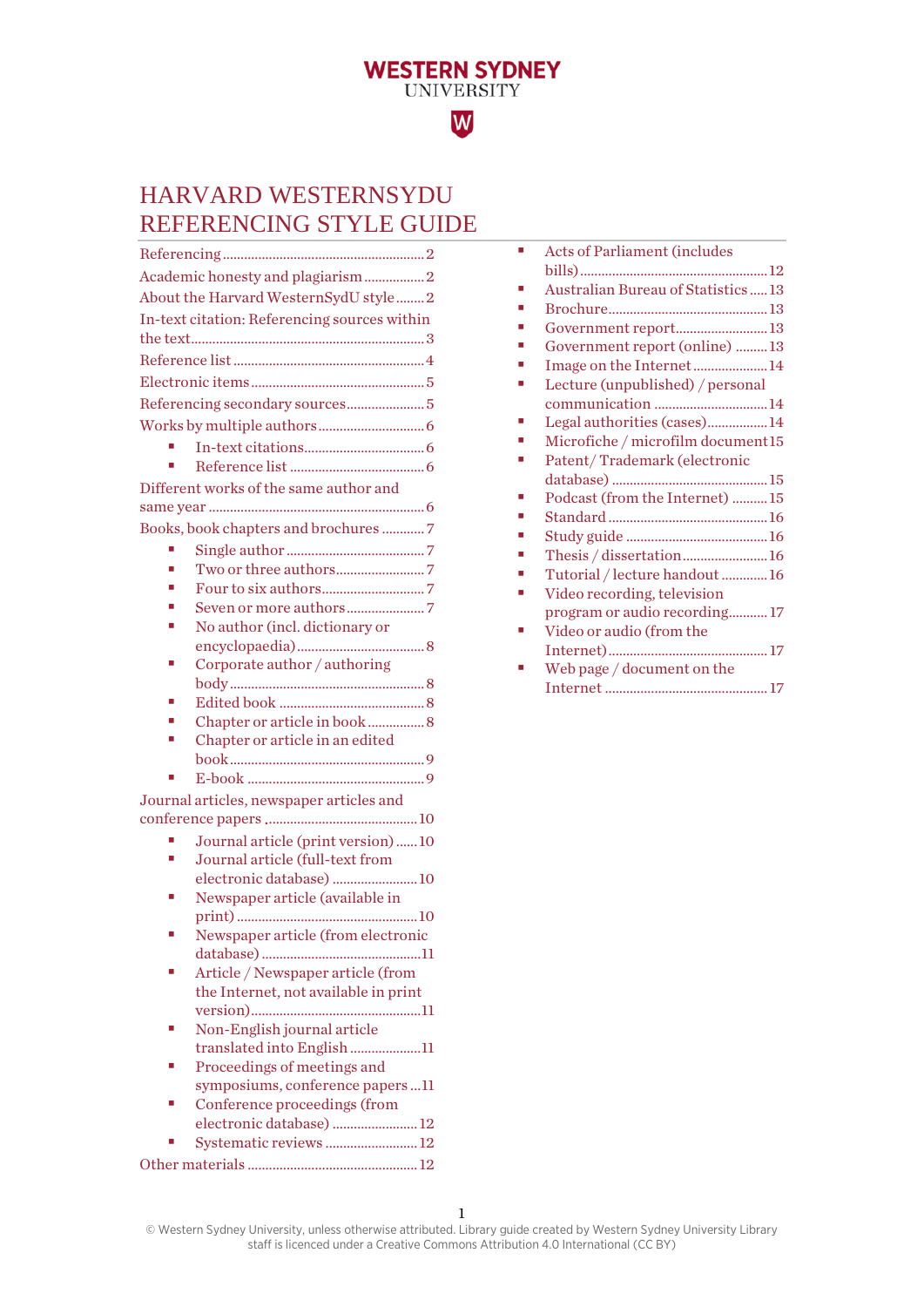#### <span id="page-1-0"></span>REFERENCING

Referencing acknowledges the sources that you use to write your essay or assignment paper. Please see the section of this guide regarding intellectual honesty and plagiarism.

In-text citations are used throughout your writing to acknowledge the sources of your information. The full references for the citations are then listed at the end of your assignment paper in the Reference list.

It is important to first consult your unit outline, lecturer or tutor for the preferred citation style for each unit you undertake.

# <span id="page-1-1"></span>ACADEMIC HONESTY AND PLAGIARISM

At Western Sydney University plagiarism falls within the framework of th[e Student Misconduct](https://policies.westernsydney.edu.au/document/view.current.php?id=304)  [Rule](https://policies.westernsydney.edu.au/document/view.current.php?id=304) and it[s associated guidelines.](https://policies.westernsydney.edu.au/document/associated-information.php?id=304)

Further information about the importance of academic honesty is available on the Library [website.](http://library.westernsydney.edu.au/main/guides/turnitin/academic-honesty)

# <span id="page-1-2"></span>ABOUT THE HARVARD WESTERNSYDU STYLE

The Harvard WesternSydU style is one of a number of styles of referencing or bibliographic citation that is used widely for academic writing. It is an author-date system e.g. (Mullane 2006).

This guide covers basic explanations and examples for the most common types of citations used by students. This citation guide is based on the author-date system used in the *Style manual for authors, editors and printers* (eds Commonwealth Department of Finance and Administration & Snooks and Co. 2002)*,* an Australian government publication which is available at all campus libraries. Please consult this publication for further examples and explanation:

[Commonwealth Department of Finance and Administration & Snooks and Co. \(eds\)](http://west-sydney-primo.hosted.exlibrisgroup.com/UWS-ALMA:default_scope:UWS-ALMA2161743600001571) 2002, *Style manual for authors, editors and printers*[, 6th edn, John Wiley & Sons Australia, Brisbane.](http://west-sydney-primo.hosted.exlibrisgroup.com/UWS-ALMA:default_scope:UWS-ALMA2161743600001571)

For further support, please contact the Library: o Phone 02 9852 5353 [o Email](http://answers.library.westernsydney.edu.au/form.php) [o Online Librarian](http://library.westernsydney.edu.au/main/help/contact-us)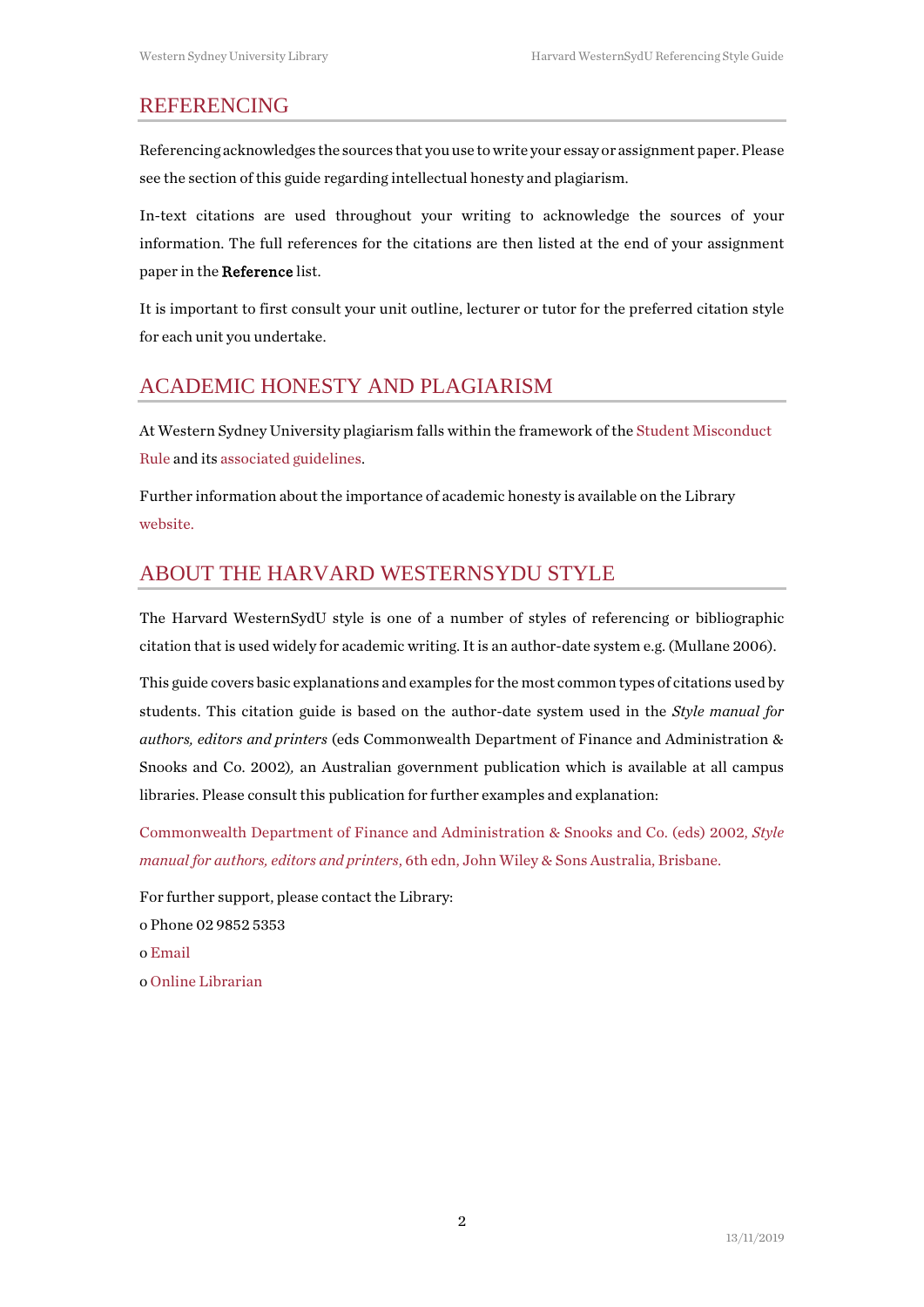# <span id="page-2-0"></span>IN-TEXT CITATION: REFERENCING SOURCES WITHIN THE **TEXT**

Throughout the text of your paper you need to acknowledge the sources you used to write your paper. Whenever you present a statement of evidence such as a quote, or when you use someone else's ideas, opinions or theories in your own words (paraphrasing), you must acknowledge your sources. Some examples of how to cite sources within your paper are given below.

If you use the name of the author(s) in your writing, place the year of publication of the work in parentheses after the author's name.

Mullane (2006) conducted research into the effect of…

If you refer to a work in the text of your paper, place the author's last name and the year of publication of the work in parentheses at the end of the sentence.

The research conclusively proved a correlation between the results (Mullane 2006).

Note: When you summarise the general idea of a source in your own words, you must cite the author and year of publication of the work as shown below. Harvard WesternSydU style does not require you to provide the page number unless you use a direct quote, however if you paraphrase or summarise a specific paragraph or section you should consider including the page number.

If you directly quote fewer than 30 words, enclose the quotation by single quotation marks within the text. The year of publication of the work along with the page number(s)\* of the quote should be provided in parentheses.

Mullane (2006, p. 118) referred to this correlation as 'a statistical anomaly'.

\* When there are no page numbers available, use a section name if it is given in the text e.g. Jones (2008, sec. 1). Use abbreviations such as vol. (volume), vols (volumes), sec. (section), secs (sections). If no other identifying information is available use the abbreviation n.p. (no page).

If the quotation is greater than 30 words it should be displayed in a double-spaced, indented block (1.3 cm) without quotation marks. It should be introduced in your own words.

It was stated that:

If any similar qualitative research is to be undertaken in the future, then stringent controls should be put in place to ensure such statistical anomalies do not occur through lack of methodological rigor, particularly through corruption of data inadequately stored and processed (Mullane 2006, p. 66).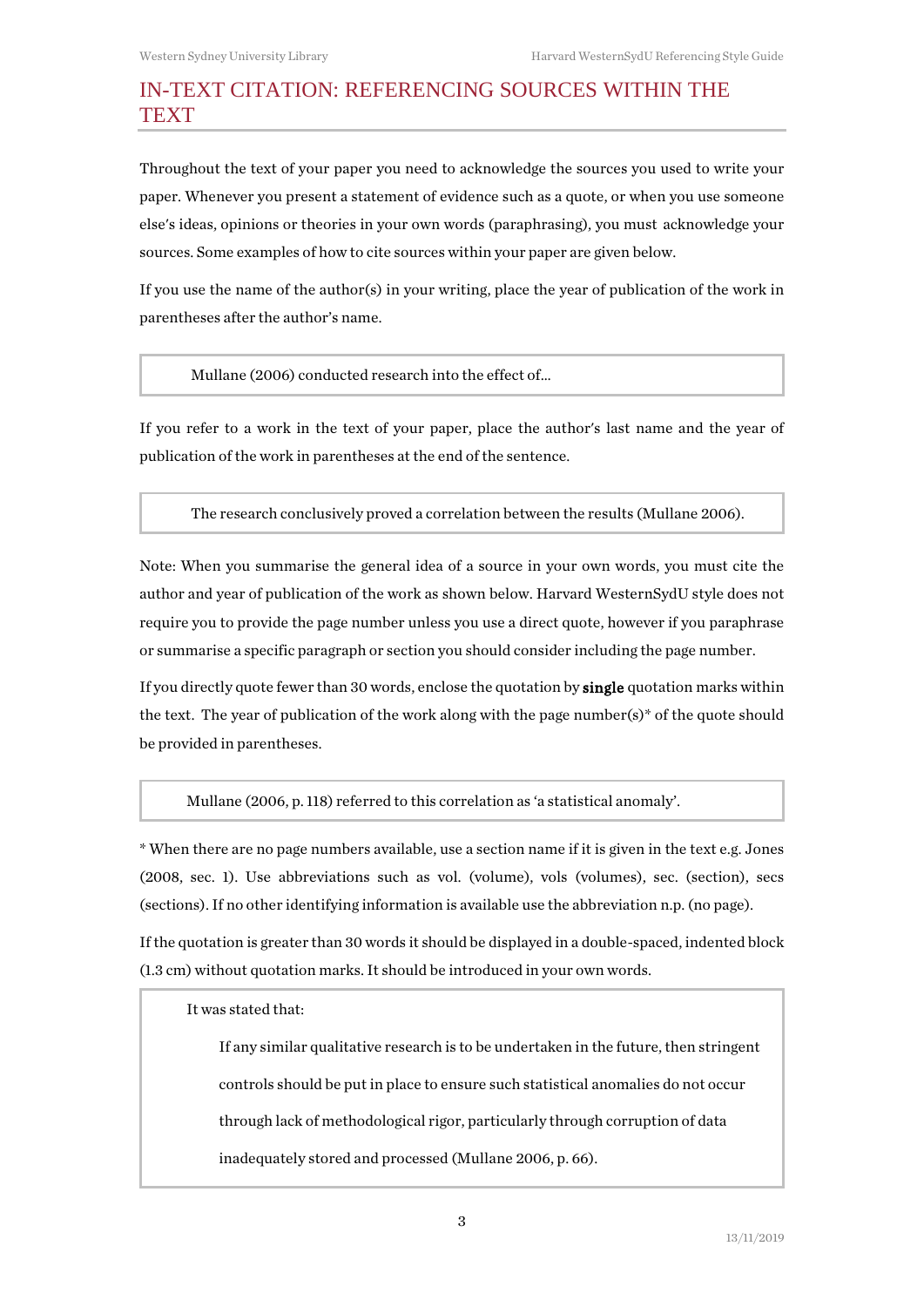When you use more than one source for a statement that you write, the citation can be presented using semi-colons between works as follows, in alphabetical order by surname:

…and a number of studies have shown identical results (Sanders 2008; Smith 2009).

### <span id="page-3-0"></span>REFERENCE LIST

A reference list includes details of the sources cited in your paper. It starts on a separate page at the end of your assignment paper and is titled References. Each item cited in the reference list *must* have been cited in your paper. All sources appearing in the reference list must be ordered alphabetically by surname. All sources that you cite in your writing are listed in detail at the end of your document in a reference list, with the exception of all personal communications, as well as dictionary entries, newspaper articles or encyclopaedia entries where no author is ascertainable. These sources are cited in-text only.

You may sometimes need to include sources that are not cited in your paper but which supported your research. In Harvard WesternSydU style, when you list non-cited sources and cited sources, the consolidated list is called a Bibliography. As with a reference list, the items should be listed in alphabetical order.

The reference list should be **single spaced**, with one line space between references and no indentation.

Italics is the preferred format for titles of books, journals and videos. Article and chapter titles are put in single quotation marks but are not italicised.

Capitalisation in the Harvard WesternSydU style is very specific and is kept to a minimum. The following general rules apply:

Book titles - capitalise the first letter of the first word of the title, but not the first letter of the first word after a colon.

e.g. *Ageing and aged care in Australia Brave new brain: conquering mental illness in the era of the genome*

Journal and newspaper titles - capitalise first letter of each word except 'and', 'of' etc.

e.g. *Journal of Educational Psychology*

Article, chapter or section titles - enclose the title in single quotation marks and capitalise only the first letter of the first word.

e.g. 'Personal resilience as a strategy for surviving and thriving in the face of workplace adversity: a literature review'

Pronouns, acronyms and abbreviations that are normally capitalised should be capitalised in the reference list and citations. For further information on capitalisation, see examples on the following pages for each reference type and refer to pages 190-191 of the *[Style manual for authors,](http://west-sydney-primo.hosted.exlibrisgroup.com/UWS-ALMA:default_scope:UWS-ALMA2161743600001571)  [editors and printers](http://west-sydney-primo.hosted.exlibrisgroup.com/UWS-ALMA:default_scope:UWS-ALMA2161743600001571)* (eds Commonwealth Department of Finance and Administration & Snooks and Co. 2002).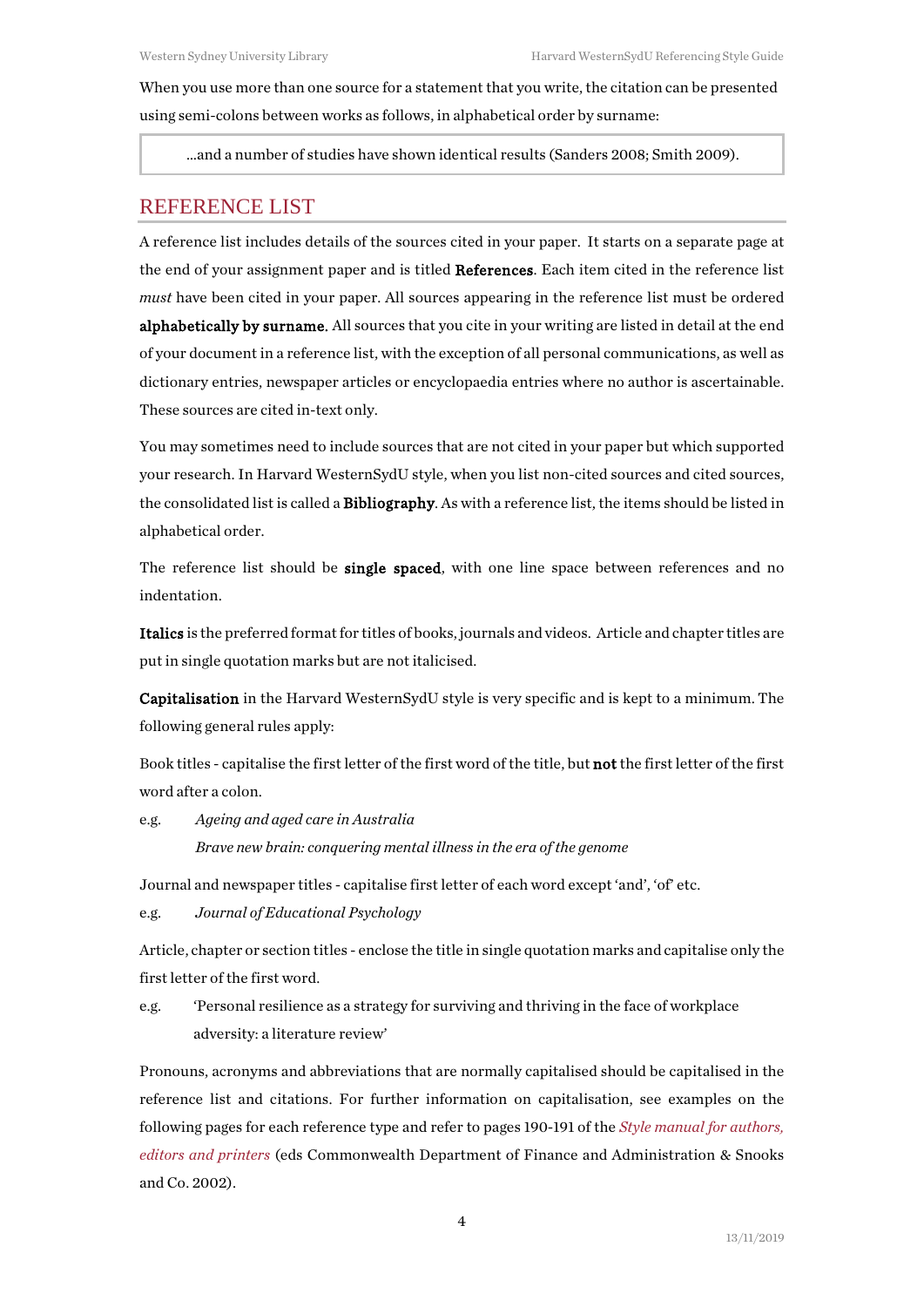#### Example of a reference list:

#### References

Andreasen, NC 2001, *Brave new brain: conquering mental illness in the era of the genome,* Oxford University Press, Oxford.

Copstead, L & Banasik, J 2005, *Pathophysiology,* 3rd edn, Saunders, Philadelphia.

Davis, M, Charles, L, Curry, MJ, Shanti, P, Prasad, S, Hewings, A et al. 2003, *Challenging spatial norms,* Routledge, London.

Este, J, Warren, C, Connor, L, Brown, M, Pollard, R & O'Connor, T 2008, *Life in the clickstream: the future of journalism*, Media Entertainment and Arts Alliance, viewed 27 May 2009, <http://www.alliance.org.au/documents/foj\_report\_final.pdf>.

Ferres, K 2001, 'Idiot box: television, urban myths and ethical scenarios', in I Craven (ed.), *Australian cinema in the 1990s*, Frank Cass, London, pp. 175-88.

Storey, KB 2004, *Functional metabolism regulation and adaptation,* John Wiley & Sons, Hoboken, NJ, viewed 4 April 2009, NetLibrary database.

Wentworth, WC 1984, 'Why we need a permanent base on the moon', *The Sydney Morning Herald,* 24 January, p. 11, viewed 3 April 2009, Sydney Morning Herald Archives database.

### <span id="page-4-0"></span>ELECTRONIC ITEMS

When referencing electronic resources from a database you need to include the database name, after the date that the item was viewed. If it is not clear that the source is a database, include the word database after the name. References to items that are publicly assessable via the Internet should include the date viewed and exact URL.

# <span id="page-4-1"></span>REFERENCING SECONDARY SOURCES

Sometimes you may want to quote or paraphrase a source (A) that is referred to within another source (B). You should *not* cite source A as though you read it from the original work. You must cite source A through the secondary source (B) from which you actually read it.

For example, the book you are using is written by Smith who quotes another author called Jones. In your essay you wish to use Jones' idea. In-text you should acknowledge both the primary source (Jones) and secondary source (Smith) as follows:

Jones (cited in Smith 2009) agreed that the experiment failed to confirm this hypothesis. or

The experiment failed to confirm this hypothesis (Jones, cited in Smith 2009).

Provide the details of the secondary source in your reference list:

Smith, J 2009, *Hypotheses,* Western Sydney University, Penrith.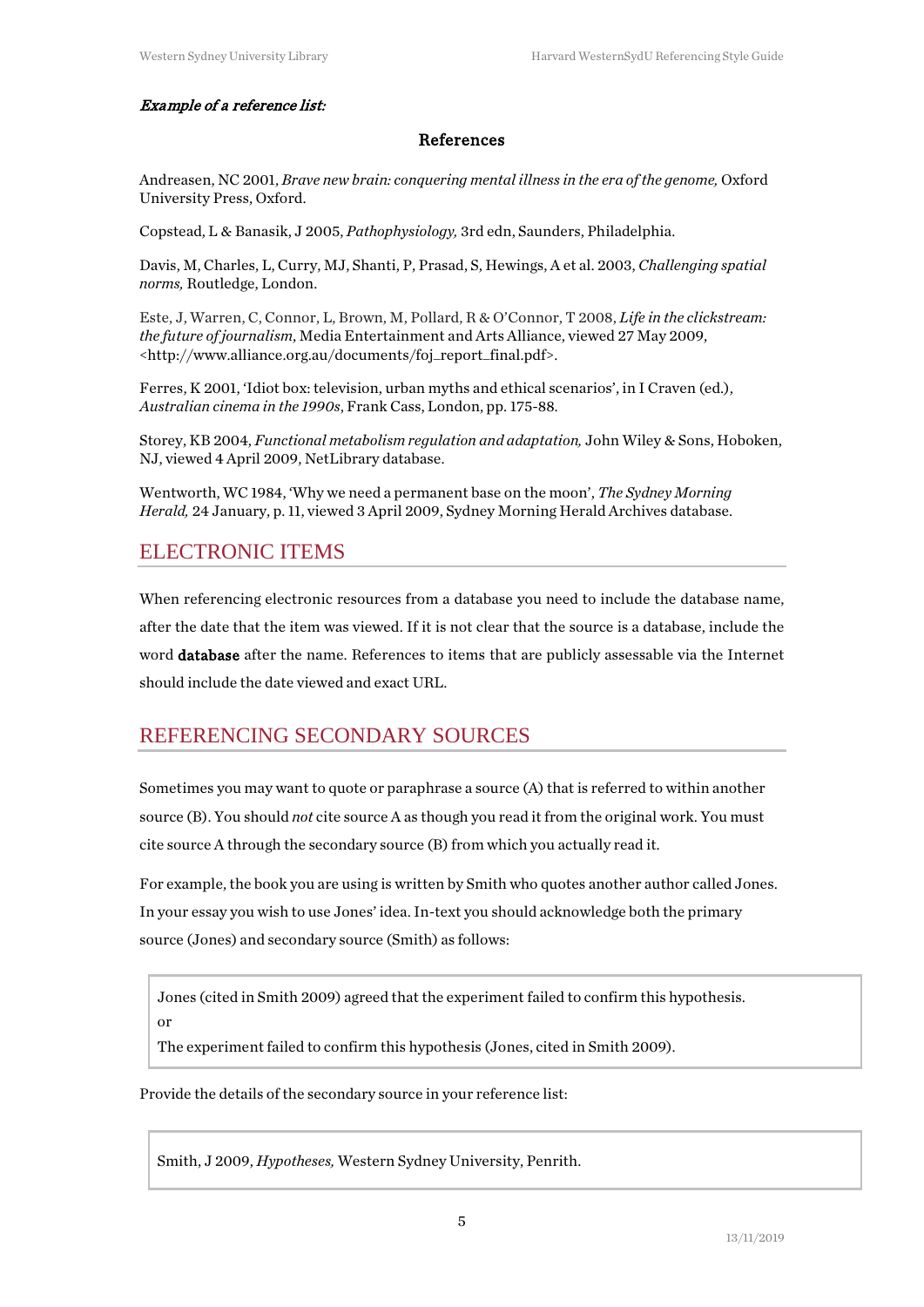# <span id="page-5-0"></span>WORKS BY MULTIPLE AUTHORS

#### <span id="page-5-1"></span>IN-TEXT CITATIONS

If a work has one, two or three authors cite all names every time the reference occurs in-text. If a work has more than three authors include only the first author followed by et al. (meaning "and others") e.g. (Schneider et al. 2007). If two different references shortened in this manner become the same, include as many names as is necessary to distinguish them.

#### <span id="page-5-2"></span>REFERENCE LIST

In the reference list all authors should be included except when there are 7 or more authors. In these instances, give the first six authors and abbreviate the remaining authors to et al*.* E.g. Davis, M, Charles, L, Curry, MJ, Shanti, P, Prasad, S, Hewings, A et al. 2003 See examples under Books, book chapters and brochures.

# <span id="page-5-3"></span>DIFFERENT WORKS OF THE SAME AUTHOR AND SAME YEAR

If you have references for multiple works by the same author, these are distinguished by the year of publication. However, if you have references to works of the same author published in the same year, differentiate the works by including 'a', 'b' or 'c' etc. after the year when citing in-text and in the references list. E.g.

| Reference list   | Jones, C 1999a, <i>Assessing hypotheses</i> , Western Sydney University, Penrith.                                                |
|------------------|----------------------------------------------------------------------------------------------------------------------------------|
|                  | Jones, C 1999b, <i>Forming hypotheses</i> , Western Sydney University, Penrith.                                                  |
|                  | Jones, C 2008, Developing hypotheses, Western Sydney University, Penrith.                                                        |
|                  | Note: The earliest publication date should be listed first in the reference list.                                                |
| In-text citation | Jones (1999a) stated                                                                                                             |
|                  | Jones (1999b) stated                                                                                                             |
|                  | Jones (2008) stated                                                                                                              |
|                  | Note: Different authors with the same surname can be distinguished in-text by initials<br>e.g. J Brown (1997) and C Brown (1997) |
|                  |                                                                                                                                  |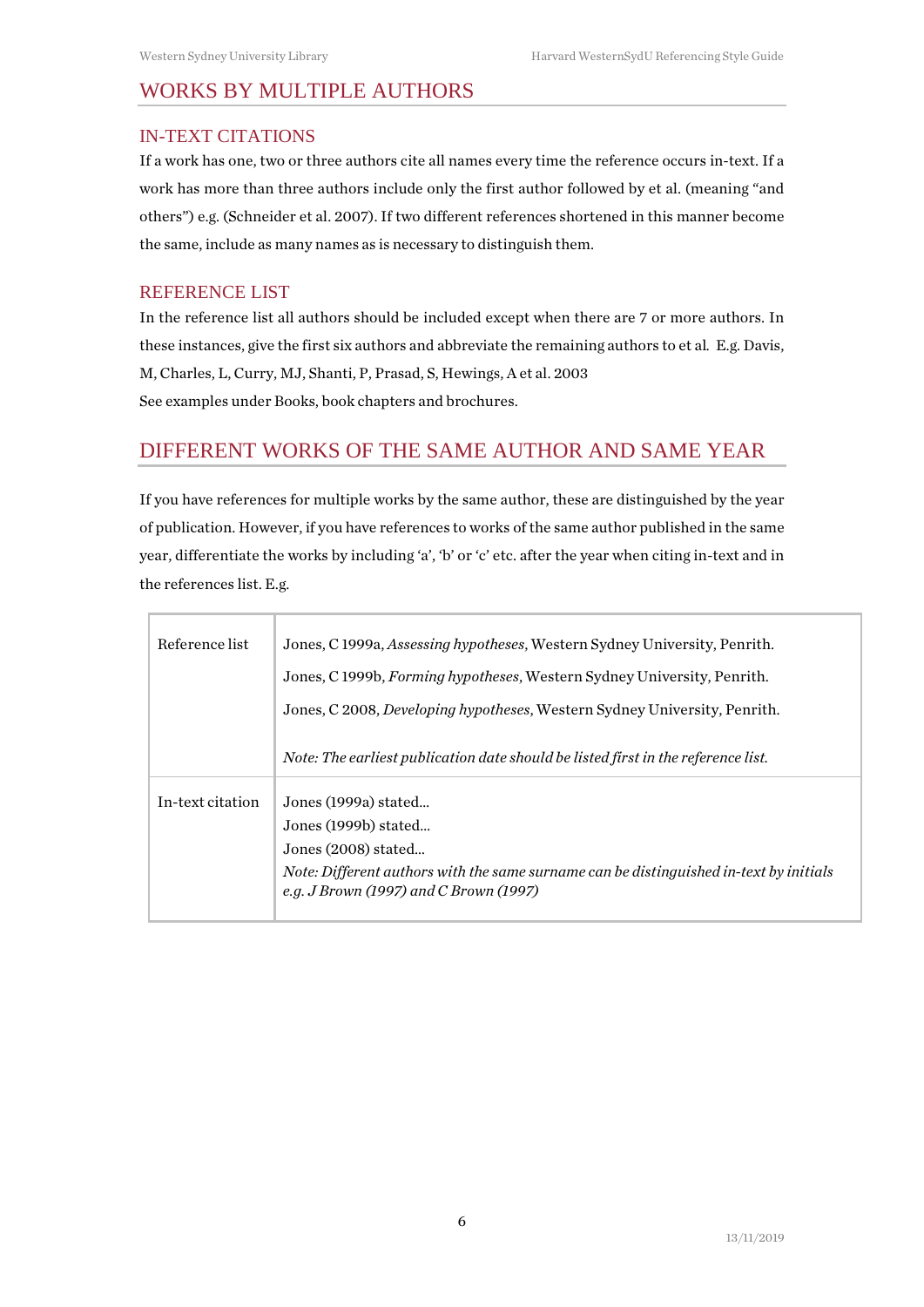# <span id="page-6-0"></span>BOOKS, BOOK CHAPTERS AND BROCHURES

## <span id="page-6-1"></span>SINGLE AUTHOR

| Reference list   | Andreasen, NC 2001, <i>Brave new brain: conquering mental illness in the era of the</i><br><i>genome</i> , Oxford University Press, Oxford. |
|------------------|---------------------------------------------------------------------------------------------------------------------------------------------|
| In-text citation | Andreasen (2001) stated that                                                                                                                |
|                  | or                                                                                                                                          |
|                  | It is suggested that (Andreasen 2001).                                                                                                      |

### <span id="page-6-2"></span>TWO OR THREE AUTHORS

| Reference list   | Schneider, Z, Whitehead, D & Elliott, D 2007, Nursing and midwifery research:<br>methods and appraisal for evidence-based practice, 3rd edn, Elsevier Australia,<br>Marrickville, NSW. |
|------------------|----------------------------------------------------------------------------------------------------------------------------------------------------------------------------------------|
|                  | Note: Within each entry author names should be listed in the order in which they<br>appear on the source or as displayed on the title page.                                            |
| In-text citation | Schneider, Whitehead and Elliot (2007) showed that<br>or<br>is demonstrated (Schneider, Whitehead & Elliot 2007).                                                                      |

# <span id="page-6-3"></span>FOUR TO SIX AUTHORS

| Reference list   | Belenky, M, Clinchy, B, Goldberger, N & Tarule, J 1986, <i>Women's ways of knowing</i> ,<br>Basic, New York.                                                                                                                                                             |
|------------------|--------------------------------------------------------------------------------------------------------------------------------------------------------------------------------------------------------------------------------------------------------------------------|
| In-text citation | Belenky et al. (1986) explains that knowing is<br>or<br>and therefore knowingness can be  (Belenky et al. 1986).<br>Note: When citing more than three authors in-text, give the name of the first author<br>and abbreviate the others to et al. (meaning: "and others"). |

# <span id="page-6-4"></span>SEVEN OR MORE AUTHORS

Г

| Reference list   | Davis, M, Charles, L, Curry, MJ, Shanti, P, Prasad, S, Hewings, A et al. 2003,<br><i>Challenging spatial norms, Routledge, London.</i><br>Note: If a book has more than six authors, give the first six authors and abbreviate<br>the remaining authors to et al. (meaning: "and others"). |
|------------------|--------------------------------------------------------------------------------------------------------------------------------------------------------------------------------------------------------------------------------------------------------------------------------------------|
| In-text citation | Davis et al. (2003) found<br>or<br>This has indicated (Davis et al. 2003).<br>Note: When citing more than six authors in-text, give the name of the first author<br>and abbreviate the others to et al. (meaning: "and others").                                                           |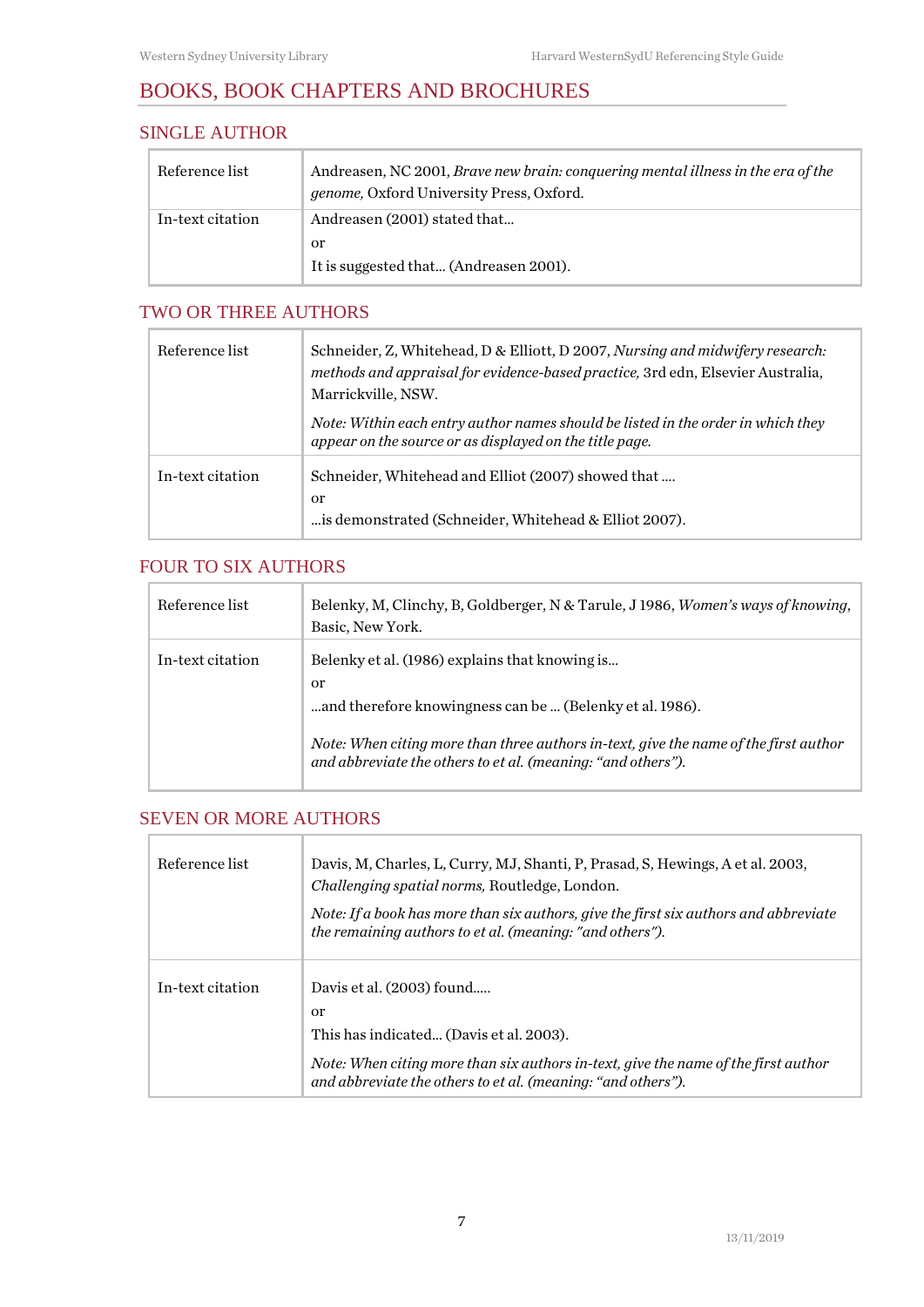# <span id="page-7-0"></span>NO AUTHOR (INCL. DICTIONARY OR ENCYCLOPAEDIA)

| Reference list   | Guide to agricultural meteorological practices 1981, 2nd edn, Secretariat of the<br>World Meteorological Organization, Geneva.                                                                                                                                                                                         |
|------------------|------------------------------------------------------------------------------------------------------------------------------------------------------------------------------------------------------------------------------------------------------------------------------------------------------------------------|
|                  | Note: When referencing an entry from a dictionary or an encyclopaedia with no<br>author there is no requirement to include the source in the reference list. In these<br>cases, only cite the title and year of the source in-text. For an authored<br>dictionary/encyclopaedia, treat the source as an authored book. |
| In-text citation | Guide to agricultural meteorological practices (1981) provides<br>or<br>This can be shown by(Guide to agricultural meteorological practices 1981).                                                                                                                                                                     |

# <span id="page-7-1"></span>CORPORATE AUTHOR / AUTHORING BODY

| Reference list   | Institute of Chartered Accountants in Australia 2004, AASB standards for 2005.<br>equivalents to IFRSs as at August 2004, Person Education, Sydney, Australia. |
|------------------|----------------------------------------------------------------------------------------------------------------------------------------------------------------|
| In-text citation | According to the Institute of Chartered Accountants in Australia (2004) figures<br>for $2004$                                                                  |
|                  | <sub>or</sub>                                                                                                                                                  |
|                  | This can be seen (Institute of Chartered Accountants in Australia 2004).                                                                                       |
|                  | Note: Abbreviate long names after providing in full on first occurrence.                                                                                       |

#### <span id="page-7-2"></span>EDITED BOOK

 $\Gamma$ 

| Reference list   | Craven, I (ed.) 2001, <i>Australian cinema in the 1990s</i> , Frank Cass, London. |
|------------------|-----------------------------------------------------------------------------------|
| In-text citation | Craven (ed. 2001) discussed the successful                                        |
|                  | or                                                                                |
|                  | The film starred actors (ed. Craven 2001).                                        |
|                  | <i>Note: The abbreviation for two or more editors = <math>(eds)</math></i>        |

# <span id="page-7-3"></span>CHAPTER OR ARTICLE IN BOOK

| Reference list   | Knowles, MS 1986, 'Independent study', in Using learning contracts, Jossey-Bass,<br>San Francisco, pp. 89-96.                                                                                                                                                                                                                                     |
|------------------|---------------------------------------------------------------------------------------------------------------------------------------------------------------------------------------------------------------------------------------------------------------------------------------------------------------------------------------------------|
|                  | Note: You do not need to specify the chapter names from a book that is written in its<br>entirety by the same authors, however if you wish to emphasise the use of one<br>chapter it would be given in the above format. Please note that page numbers are not<br>mandatory, however providing these can assist your reader to locate the source. |
| In-text citation | Knowles (1986) demonstrated that<br>or<br>This independent study showed(Knowles 1986)                                                                                                                                                                                                                                                             |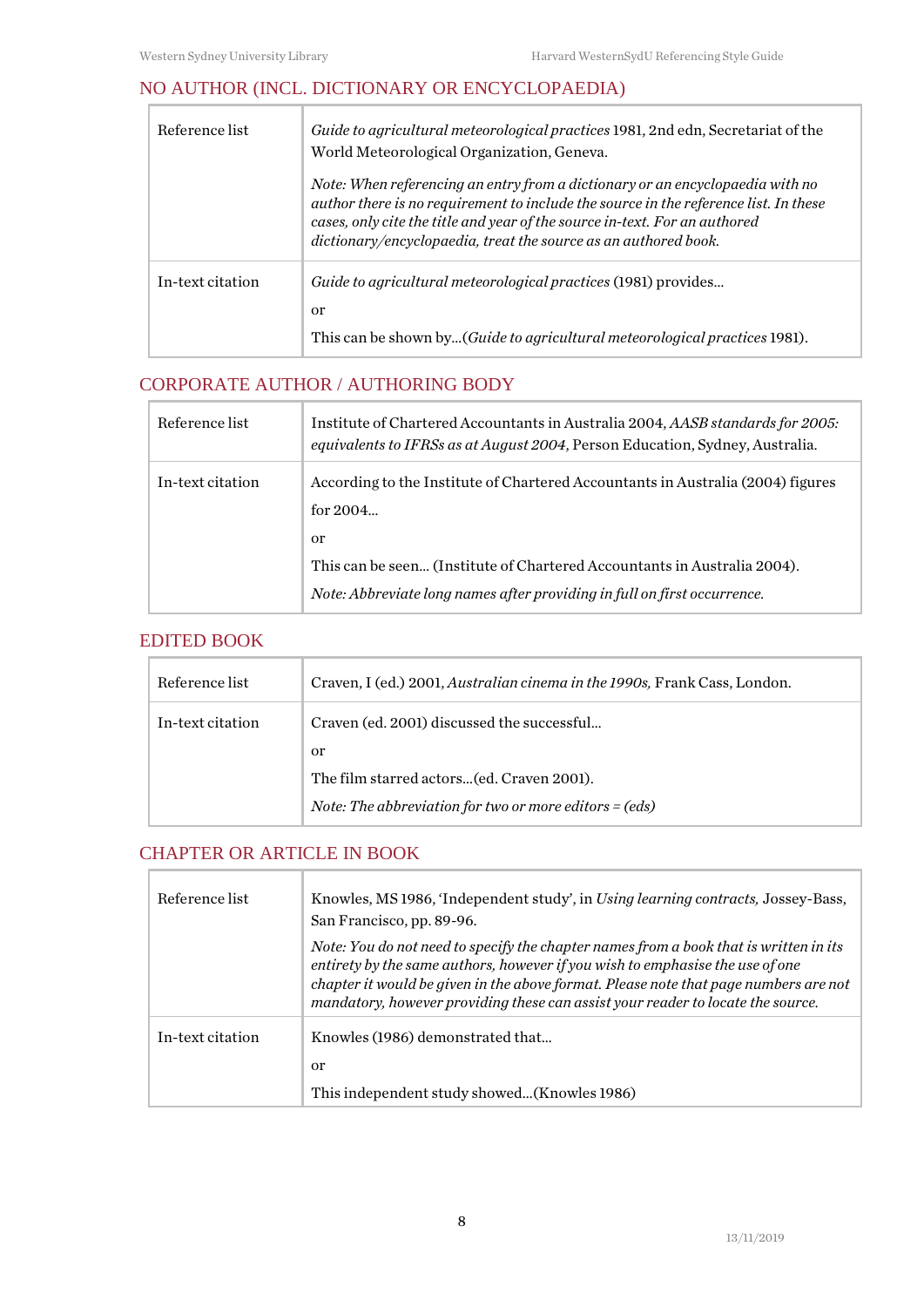# <span id="page-8-0"></span>CHAPTER OR ARTICLE IN AN EDITED BOOK

| Reference list   | Ferres, K 2001, 'Idiot box: television, urban myths and ethical scenarios', in<br>I Craven (ed.), Australian cinema in the 1990s, Frank Cass, London, pp. 175-88. |
|------------------|-------------------------------------------------------------------------------------------------------------------------------------------------------------------|
| In-text citation | Ferres (2001) discussed the television episode<br>0r<br>The television episode (Ferres 2001).                                                                     |

# <span id="page-8-1"></span>E-BOOK

J.

| Reference list   | Storey, KB 2004, Functional metabolism: regulation and adaptation, John Wiley &<br>Sons, Hoboken, NJ, viewed 4 April 2009, NetLibrary database.                                                                                                      |
|------------------|------------------------------------------------------------------------------------------------------------------------------------------------------------------------------------------------------------------------------------------------------|
|                  | Note: If an e-book is publicly accessible via the Internet, include the URL instead of<br>database name. e.g. viewed $4$ April 2009, <http: www=""><br/>If the e-book is edited, include editor information as in the 'Edited book' example.</http:> |
| In-text citation | Storey (2004) stated that<br><sub>or</sub><br>Functional metabolism is (Storey 2004)                                                                                                                                                                 |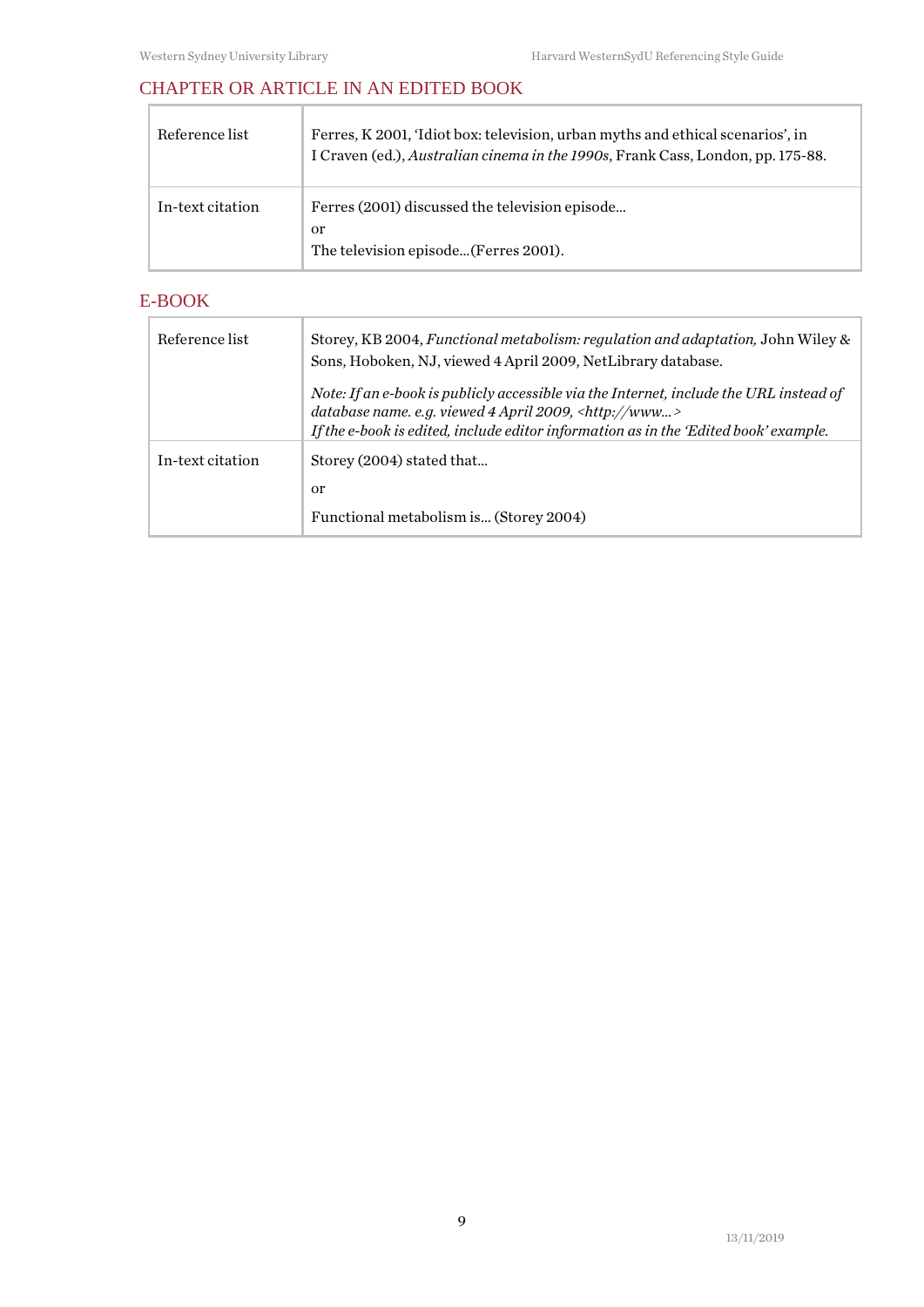# <span id="page-9-0"></span>JOURNAL ARTICLES, NEWSPAPER ARTICLES AND CONFERENCE PAPERS **.**

The format for more than one author is the same for all sources including journal articles; therefore refer to the examples for books in this guide.

#### <span id="page-9-1"></span>JOURNAL ARTICLE (PRINT VERSION)

| Reference list   | Younger, P 2004, 'Using the internet to conduct a literature search', Nursing<br><i>Standard, vol. 19, no. 6, pp. 45-51.</i> |
|------------------|------------------------------------------------------------------------------------------------------------------------------|
| In-text citation | Younger $(2004, p. 46)$ stated that the                                                                                      |
|                  | <sub>or</sub>                                                                                                                |
|                  | The internet can be used to conduct a literature search (Younger 2004)                                                       |
|                  | Note: Further detail on including a page number in-text is provided on page 3. For                                           |
|                  | instructions on multiple authors see page 5.                                                                                 |

# <span id="page-9-2"></span>JOURNAL ARTICLE (FULL-TEXT FROM ELECTRONIC DATABASE)

| Reference list   | Jackson, D, Firtko, A & Edenborough, M 2007, 'Personal resilience as a strategy<br>for surviving and thriving in the face of workplace adversity: a literature review',<br>Journal of Advanced Nursing, vol. 60, no. 1, pp. 1-9, viewed 2 April 2009, Academic<br>Search Complete database, EBSCOHost, DOI 10.1111/j.1365-2648.2007.04412.x. |
|------------------|----------------------------------------------------------------------------------------------------------------------------------------------------------------------------------------------------------------------------------------------------------------------------------------------------------------------------------------------|
|                  | Note: DOI = Digital Object Identifier. If a DOI number is available for the journal<br>article it can be included in the reference.                                                                                                                                                                                                          |
|                  | Use the term database if it is not part of the title of the database. The database<br>producer or vendor (e.g. EBSCOhost) may follow the name of the database.                                                                                                                                                                               |
| In-text citation | Jackson, Firtko and Edenborough (2007) found that<br>or<br>was therefore conclusive (Jackson, Firtko & Edenborough 2007).                                                                                                                                                                                                                    |

# <span id="page-9-3"></span>NEWSPAPER ARTICLE (AVAILABLE IN PRINT)

| Reference list   | Berkovic, N 2009, 'Handouts may not be sent: tax office seeks quick resolution of<br>High Court challenge', <i>The Australian</i> , 31 March, p. 5. |
|------------------|-----------------------------------------------------------------------------------------------------------------------------------------------------|
|                  | Note: If authorship is unknown a reference list entry is not required, however more<br>detail is required for the in-text citation e.g.             |
|                  | (Sydney Morning Herald 18 January 2009, p. 5)                                                                                                       |
|                  | When citing a newspaper title frequently it can be abbreviated e.g. SMH                                                                             |
| In-text citation | Berkovic (2009) explained that handouts<br><sub>or</sub><br>It was suggested that handouts may not be sent (Berkovic 2009).                         |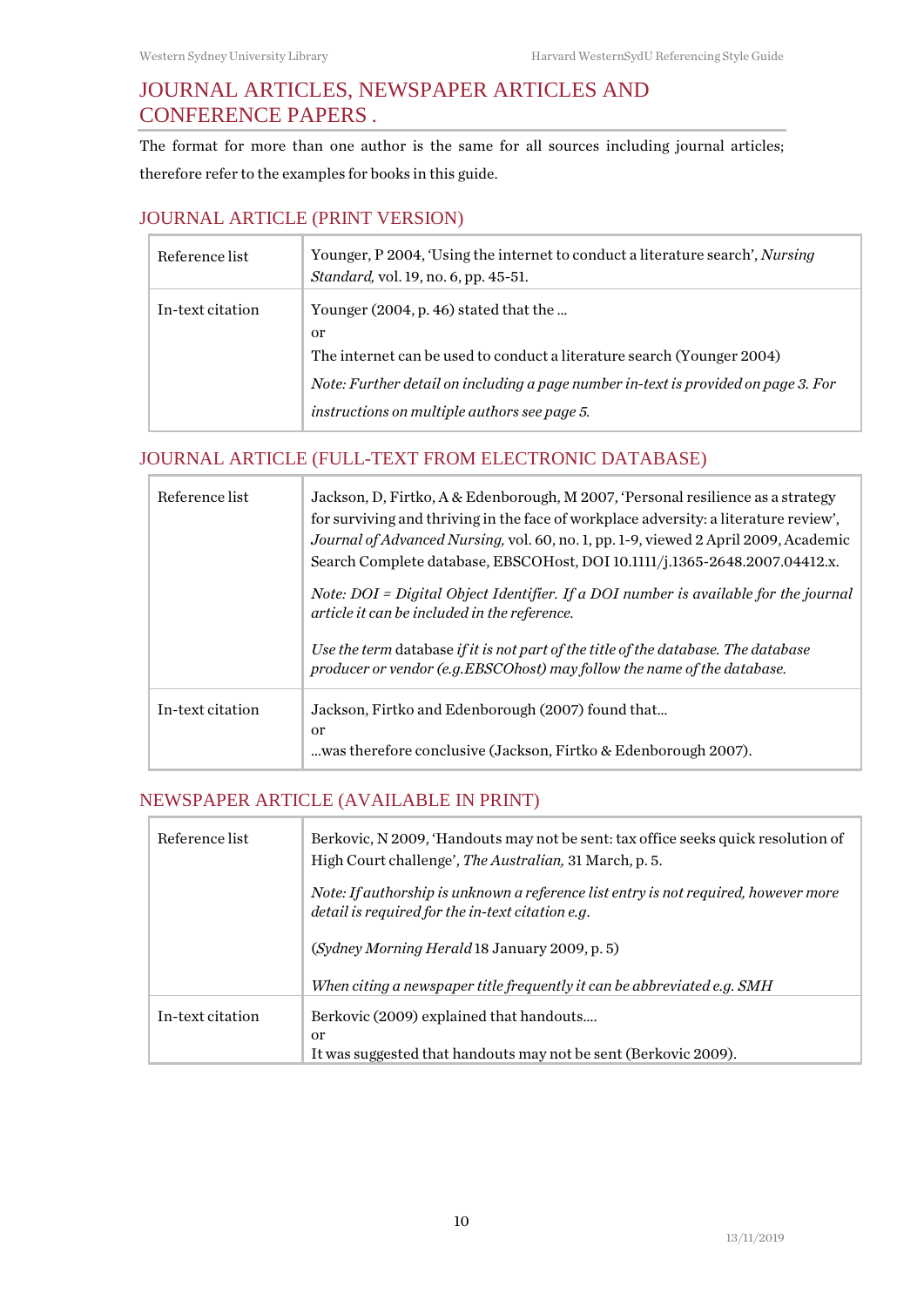# <span id="page-10-0"></span>NEWSPAPER ARTICLE (FROM ELECTRONIC DATABASE)

| Reference list   | Wentworth, WC 1984, 'Why we need a permanent base on the moon', The Sydney<br>Morning Herald, 24 January, p. 11, viewed 3 April 2009, The Sydney Morning<br>Herald Archives database.                                                             |
|------------------|---------------------------------------------------------------------------------------------------------------------------------------------------------------------------------------------------------------------------------------------------|
|                  | Note: For content that is not free and requires a log in, include the descriptor<br>'database' after the name of the database or 'online' after the name of the provider<br>e.g. Factiva database, Fairfax Media online.<br>Do not include a URL. |
| In-text citation | Wentworth (1984) stated that<br><sub>or</sub><br>and this demonstrates the need for a permanent base (Wentworth 1984).                                                                                                                            |

# <span id="page-10-1"></span>ARTICLE / NEWSPAPER ARTICLE (FROM THE INTERNET, NOT AVAILABLE IN PRINT VERSION)

| Reference list   | Cooper, D 2009, 'Native ant may stop toad in its tracks', ABC Science, 31 March,<br>viewed 2 April 2009, <http: articles<br="" science="" www.abc.net.au="">/2009/03/31/2530686.htm?site=science&amp;topic=latest&gt;.</http:> |
|------------------|--------------------------------------------------------------------------------------------------------------------------------------------------------------------------------------------------------------------------------|
|                  | Note:<br>When articles are freely available and do not require a subscription include the<br>URL.                                                                                                                              |
| In-text citation | Cooper (2009) stated that a ferocious ant<br>or<br>that meat ants may be able to help control toad numbers (Cooper 2009).                                                                                                      |

# <span id="page-10-2"></span>NON-ENGLISH JOURNAL ARTICLE TRANSLATED INTO ENGLISH

| Reference list   | Von Der Luhe, I 1982, T without guarantees: Ingeborg Bachmann's Frankfurt<br>lectures on poetics', trans. MT Kraus, New German Critique, vol. 8, no. 27, pp. 31-<br>56. |
|------------------|-------------------------------------------------------------------------------------------------------------------------------------------------------------------------|
| In-text citation | Von Der Luhe (1982) concludes that both states are essential                                                                                                            |
|                  | or<br>that both states are essential (Von Der Luhe 1982).                                                                                                               |

#### <span id="page-10-3"></span>PROCEEDINGS OF MEETINGS AND SYMPOSIUMS, CONFERENCE PAPERS

| Reference list   | Chang, SS, Liaw, L, & Ruppenhofer, J (eds) 2000, Proceedings of the twenty-fifth<br>annual meeting of the Berkeley Linguistics Society, February 12-15, 1999: general<br>session and parasession on loan word phenomena. Berkeley Linguistics Soc.,<br>Berkeley. |
|------------------|------------------------------------------------------------------------------------------------------------------------------------------------------------------------------------------------------------------------------------------------------------------|
| In-text citation | Chang, Liaw and Ruppenhofer (eds 2000) stated that<br><sub>or</sub><br>It has been found that(eds Chang, Liaw & Ruppenhofer 2000)                                                                                                                                |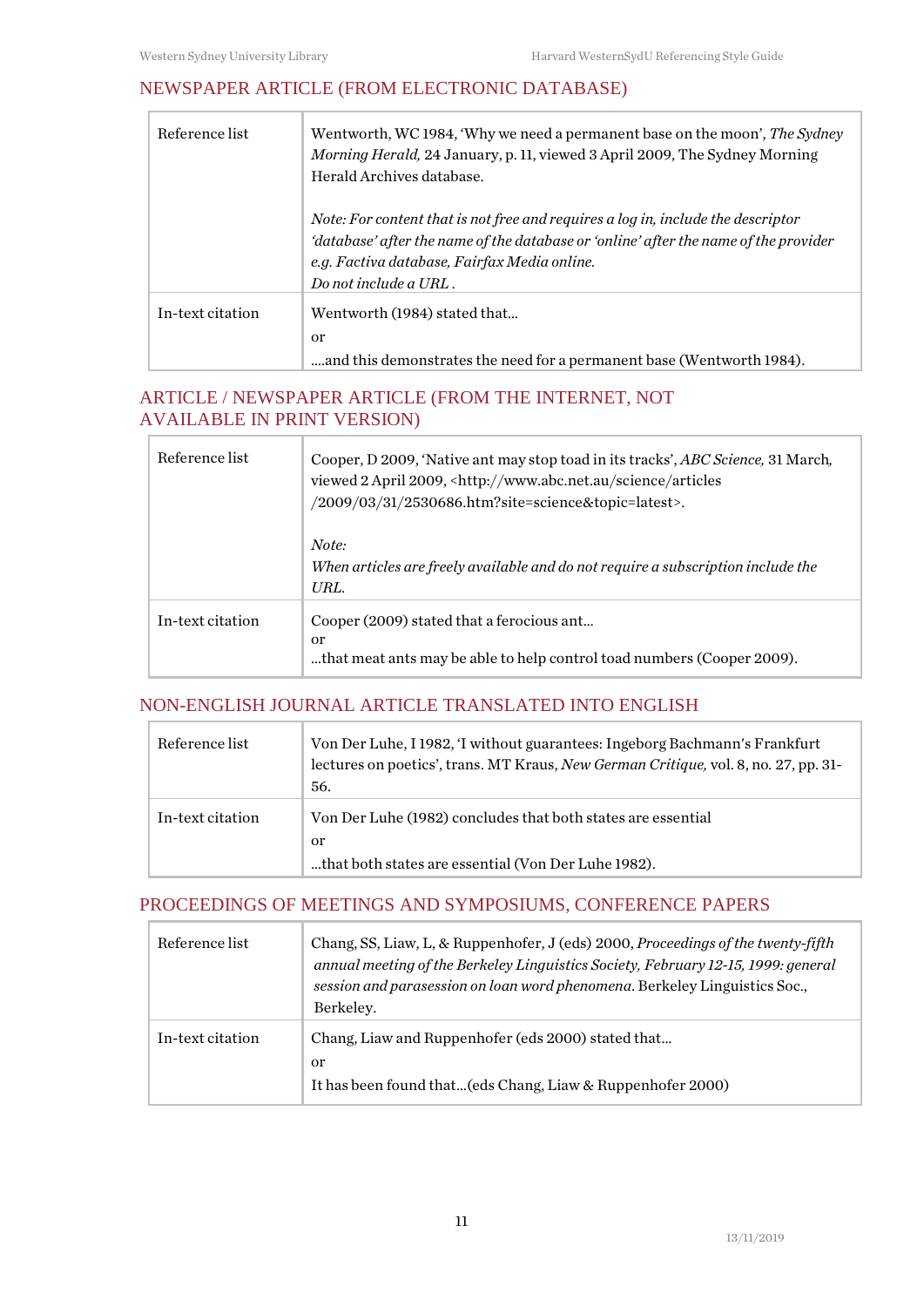$\overline{\phantom{a}}$ 

# <span id="page-11-0"></span>CONFERENCE PROCEEDINGS (FROM ELECTRONIC DATABASE)

| Reference list   | Bukowski, RM 2009, 'Prognostic factors for survival in metastatic renal cell<br>carcinoma: update 2008', Innovations and challenges in renal cancer:<br>proceedings of the third Cambridge conference, Cancer, vol. 115, no. 10, p. 2273,<br>viewed 19 May 2009, Academic OneFile database. |
|------------------|---------------------------------------------------------------------------------------------------------------------------------------------------------------------------------------------------------------------------------------------------------------------------------------------|
| In-text citation | Bukowski (2009) stated that<br>or<br>It has been found that(Bukowski 2009)                                                                                                                                                                                                                  |

# <span id="page-11-1"></span>SYSTEMATIC REVIEWS

| Reference list   | Osborn, DA, & Sinn, JKH 2006, 'Soy formula for prevention of allergy and food<br>intolerance in infants', Cochrane Database of Systematic Reviews, no. 4, art. no.:<br>CD003741, viewed 19 May 2009, Cochrane Library database,<br>DOI: 10.1002/14651858.CD003741.pub4. |
|------------------|-------------------------------------------------------------------------------------------------------------------------------------------------------------------------------------------------------------------------------------------------------------------------|
| In-text citation | Osborne and Sinn (2006) stated that<br>or<br>It has been found that(Osborne & Sinn 2006).                                                                                                                                                                               |

# <span id="page-11-2"></span>OTHER MATERIALS

# <span id="page-11-3"></span>ACTS OF PARLIAMENT (INCLUDES BILLS)

| Reference list   | Note: Acts of Parliament do no need to be added to the reference list unless there are<br>details in the reference which are important to the understanding of your essay. Acts<br>of Parliament should be listed separately under the heading 'Legislation'. |
|------------------|---------------------------------------------------------------------------------------------------------------------------------------------------------------------------------------------------------------------------------------------------------------|
|                  | Corporations Act 2001 (Commonwealth of Australia) s. 3, viewed 19 May 2009,<br><http: actcompilation1.<br="" comlaw="" legislation="" www.comlaw.gov.au="">nsf/framelodgmentattachments/32EF0670948528A2CA25756D007AA287&gt;.</http:>                         |
| In-text citation | Section 3 of the Corporations Act 2001 (Cwlth) states that<br><sub>or</sub><br>Corporations must (Corporations Act 2001 (Cwlth), s. 3)                                                                                                                        |
|                  | Note: Titles of Acts and other legislation should be cited exactly as they appear, and<br>punctuation should not be altered to suit the referencing style. After the first<br>citation, the date can be omitted from the citation.                            |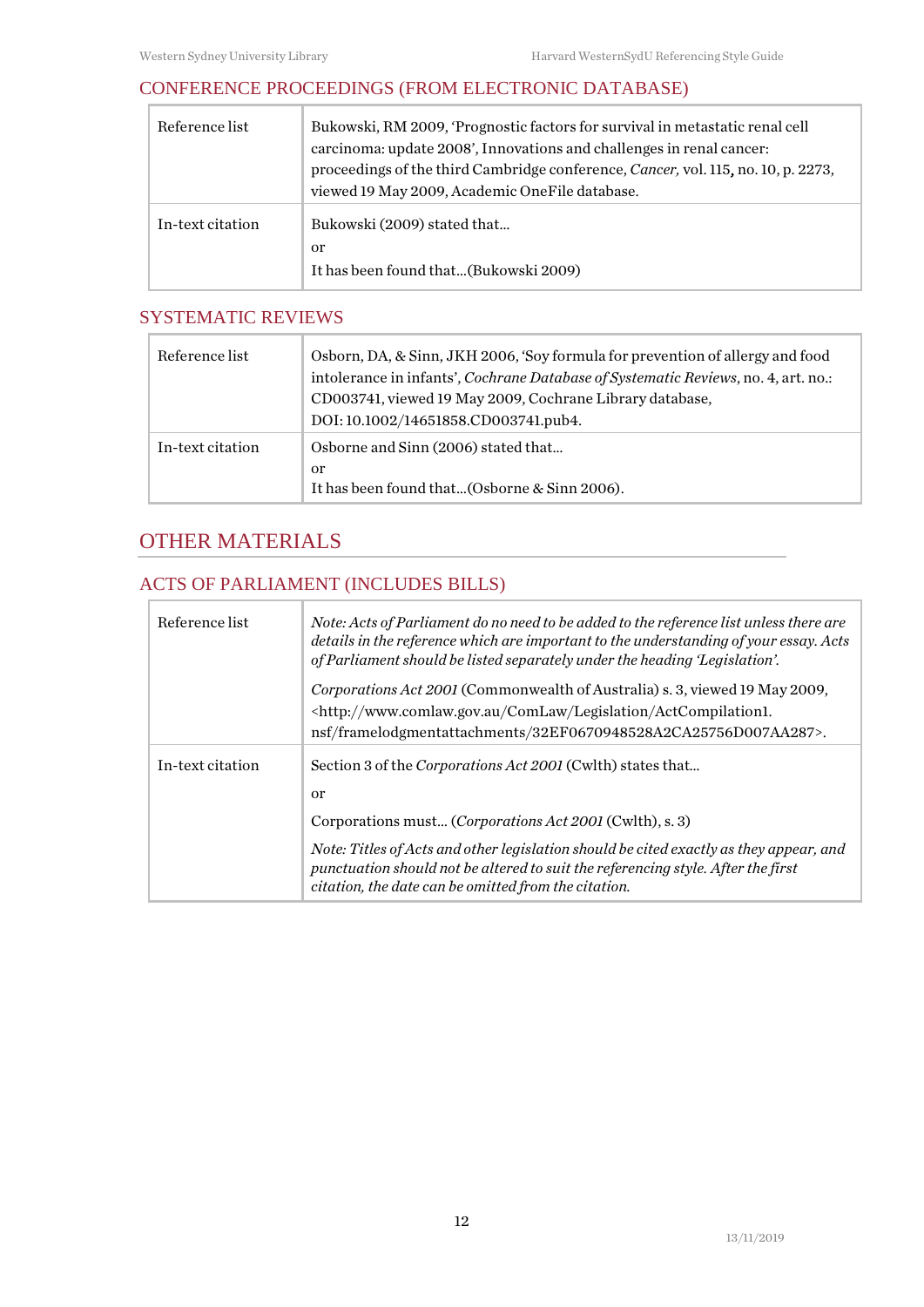# <span id="page-12-0"></span>AUSTRALIAN BUREAU OF STATISTICS

| Reference list   | Australian Bureau of Statistics 2000, Use of the internet by householders,<br>Australia, cat. no. 8147.0, November, viewed 19 May 2009,<br><http: 8147.0="" abs@.nsf="" ausstats="" mf="" www.abs.gov.au=""></http:> . |
|------------------|------------------------------------------------------------------------------------------------------------------------------------------------------------------------------------------------------------------------|
|                  | For more information on different types of ABS sources see How to cite ABS sources<br>e.g. tables, maps. Ensure you adhere to Harvard WesternSydU style format.                                                        |
| In-text citation | The Australian Bureau of Statistics (2000) found that<br>or<br>was shown in the census information (Australian Bureau of Statistics 2000).                                                                             |

#### <span id="page-12-1"></span>BROCHURE

 $\overline{\Gamma}$ 

| Reference list   | Western Sydney University 2016, Transport access guide: Penrith Campus, WSU,<br>Penrith, NSW.                                                               |
|------------------|-------------------------------------------------------------------------------------------------------------------------------------------------------------|
| In-text citation | Buses run on a schedule (Western Sydney University 2016)<br>or<br>The Western Sydney University (2016) Transport access guide: Penrith Campus<br>shows that |

#### <span id="page-12-2"></span>GOVERNMENT REPORT

| Reference list   | National Commission of Audit 1996, Report to the Commonwealth Government,<br>Australian Government Publishing Service, Canberra. |
|------------------|----------------------------------------------------------------------------------------------------------------------------------|
| In-text citation | The National Commission of Audit (1996) reported that<br>or<br>was shown in the report (National Commission of Audit 1996).      |

# <span id="page-12-3"></span>GOVERNMENT REPORT (ONLINE)

| Reference list   | Department of Health and Ageing 2008, Ageing and aged care in Australia, viewed<br>10 November 2008, <http: <br="" internet="" www.health.gov.au="">main/publishing.nsf/Content/ageing&gt;.</http:> |
|------------------|-----------------------------------------------------------------------------------------------------------------------------------------------------------------------------------------------------|
| In-text citation | The Department of Health and Ageing (2008) reported that<br>or<br>was shown in the report (Department of Health and Ageing 2008).                                                                   |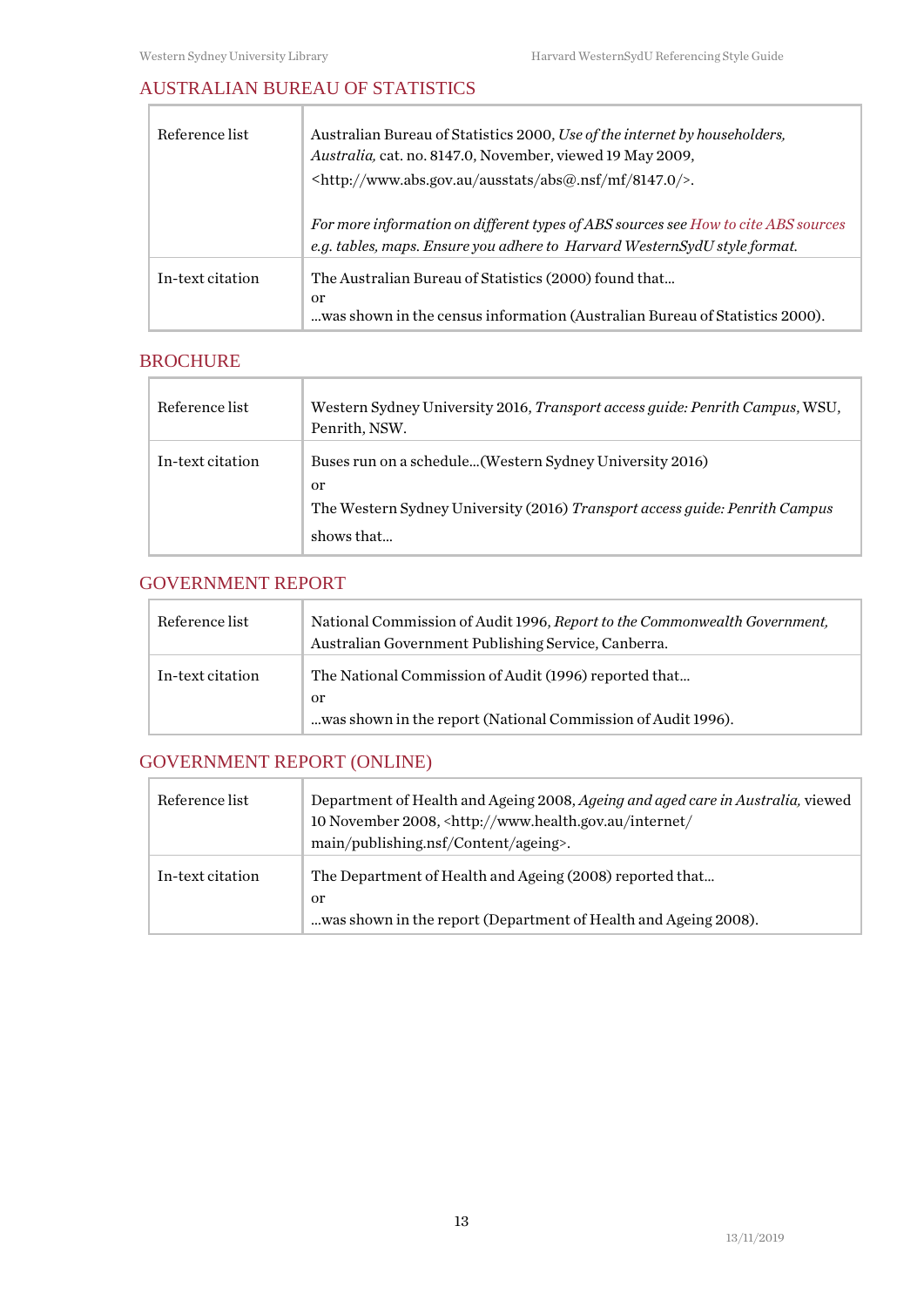$\overline{\Gamma}$ 

#### <span id="page-13-0"></span>IMAGE ON THE INTERNET

| Reference list   | An offering to the ocean in La Punta, Peru 2009, image, The Sydney Morning<br>Herald, 19 May, viewed 25 May 2009, <http: snapshots="" www.smh.com.au=""></http:> .                                                 |
|------------------|--------------------------------------------------------------------------------------------------------------------------------------------------------------------------------------------------------------------|
|                  | Frith, J 1968, It's on again, image, 2 April, Museum of Democracy Old Parliament<br>House, viewed 16 May 2019, <https: 14-it-s-<br="" frith.moadoph.gov.au="" the-cartoons="">on-again/<math>&gt;</math>.</https:> |
| In-text citation | In the image (An offering to the ocean in La Punta, Peru 2009) it can be<br>Frith (1968) illustrates through his artwork<br>is an illustration of the tension between political parties (Frith 1968).              |

# <span id="page-13-1"></span>LECTURE (UNPUBLISHED) / PERSONAL COMMUNICATION

| Reference list   | Note: When you cite information spoken about in a lecture or excerpt that has gone<br>unpublished it is treated as a personal communication and you do not need to<br>provide a reference list entry because there is no recoverable data. All details are<br>provided in the text. Ensure that you have the author's permission to include the<br>citation. |
|------------------|--------------------------------------------------------------------------------------------------------------------------------------------------------------------------------------------------------------------------------------------------------------------------------------------------------------------------------------------------------------|
|                  | It is advisable to use published primary sources rather than lectures as references in<br>your paper.                                                                                                                                                                                                                                                        |
| In-text citation | found that 'neutrons are dangerous' (H Dwyer [Western Sydney University]<br>2016, H0379 lecture, 10 January).                                                                                                                                                                                                                                                |

# <span id="page-13-2"></span>LEGAL AUTHORITIES (CASES)

T

| Reference list   | Note: A legal case is only included in your references if it is important to the<br>understanding of your essay. Cases should be listed separately under the heading<br>'Legal authorities'.<br>Wik Peoples v. Queensland (1996) 187 CLR 1 |
|------------------|--------------------------------------------------------------------------------------------------------------------------------------------------------------------------------------------------------------------------------------------|
|                  | Jones v. Sherlock [2009] NSWSC 246                                                                                                                                                                                                         |
|                  | In general, square brackets are used for the year when there is no volume number.                                                                                                                                                          |
| In-text citation | The case, Wik Peoples v. Queensland (1996) 187 CLR 1                                                                                                                                                                                       |
|                  | Jones v. Sherlock [2009] NSWSC 246, showed that                                                                                                                                                                                            |
|                  | On first mention in-text use the full citation. An abbreviated form or commonly<br>known name can be given in parentheses after the full citation. After that, use the<br>abbreviated form only. e.g.                                      |
|                  | Wik Peoples v. Queensland (1996) 187 CLR 1 (the Wik case)                                                                                                                                                                                  |
|                  | Jones v. Sherlock [2009] NSWSC 246 (Jones v. Sherlock)                                                                                                                                                                                     |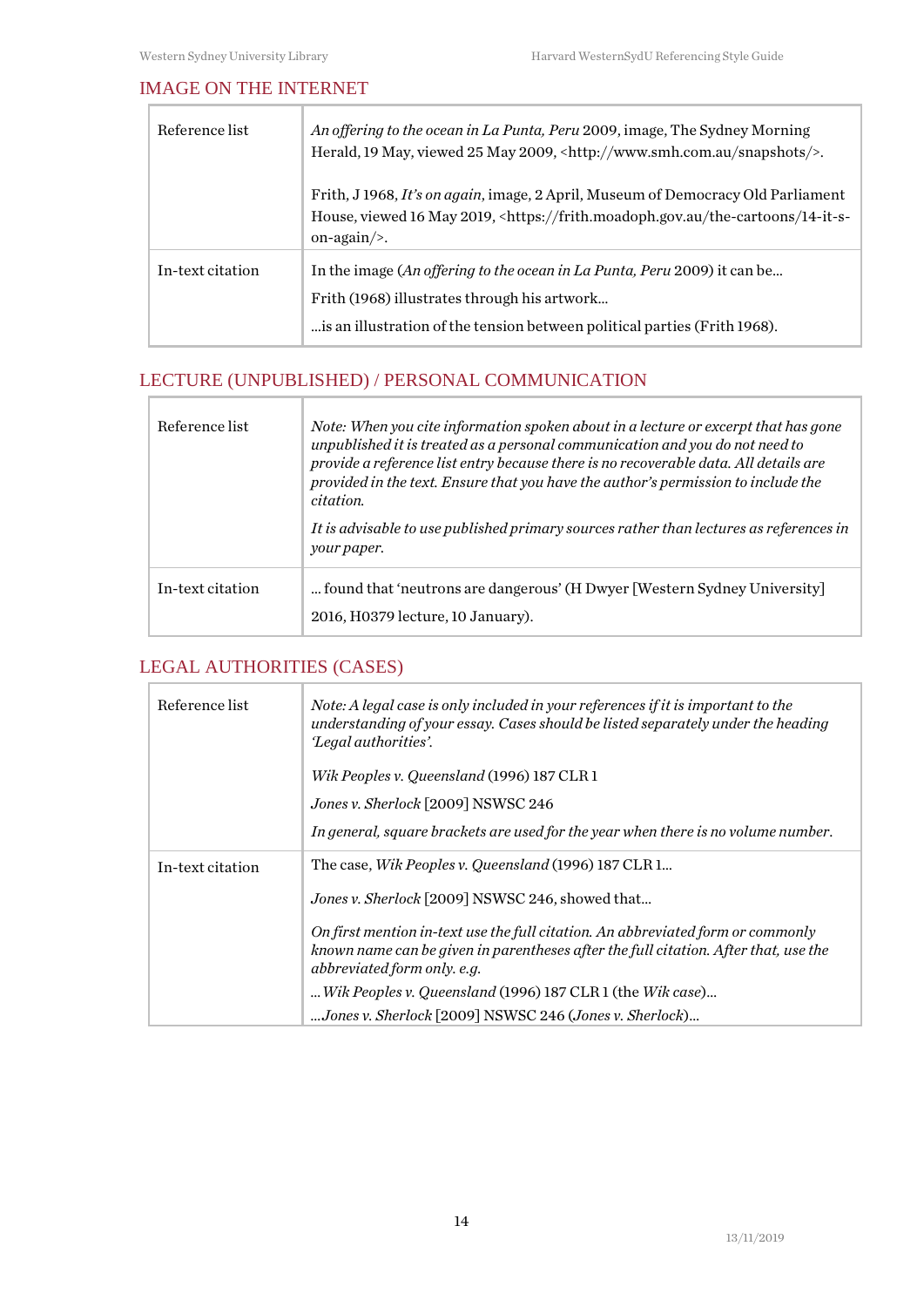### <span id="page-14-0"></span>MICROFICHE / MICROFILM DOCUMENT

| Reference list   | Mead, JV 1992, Looking at old photographs: investigating the teacher tales that<br>novice teachers bring with them, microfiche, National Center for Research on<br>Teacher Learning, East Lansing, MI, ED346082, Rep. no. NCRTL-RR-92-4. |
|------------------|------------------------------------------------------------------------------------------------------------------------------------------------------------------------------------------------------------------------------------------|
| In-text citation | Mead (1992) showed that<br>or<br>found by investigating teacher tales (Mead 1992).                                                                                                                                                       |

# <span id="page-14-1"></span>PATENT/ TRADEMARK (ELECTRONIC DATABASE)

| Reference list   | Smith, PS 2002, A pump for use in windmill assembly, application no. 2008230011,<br>17 October, viewed 15 May 2009, <http: pericles.ipaustralia.<br="">gov.au/ols/auspat/applicationDetails.do?applicationNo=2008230011&gt;.</http:> |
|------------------|--------------------------------------------------------------------------------------------------------------------------------------------------------------------------------------------------------------------------------------|
|                  | Note: Complete URLs should be given for publicly accessible databases; for<br>databases requiring login, use database name.                                                                                                          |
|                  | For patents or trademarks not retrieved from an electronic database, replace<br>electronic database information with publisher information statements.                                                                               |
| In-text citation | Smith (2002) holds a patent for a windmill pump<br><sub>or</sub><br>The patent for a windmill pump which (Smith 2002).                                                                                                               |

# <span id="page-14-2"></span>PODCAST (FROM THE INTERNET)

| Reference list   | Atkin, M (Reporter) 2008, 'Bermagui forest disputed turf', The Hack Half Hour,<br>13 November, podcast, viewed 31 March 2009,<br><http: hack="" notes="" triplej="" www.abc.net.au=""></http:> . |
|------------------|--------------------------------------------------------------------------------------------------------------------------------------------------------------------------------------------------|
| In-text citation | Atkin (2008) found that<br>or<br>It was found(Atkin 2008).                                                                                                                                       |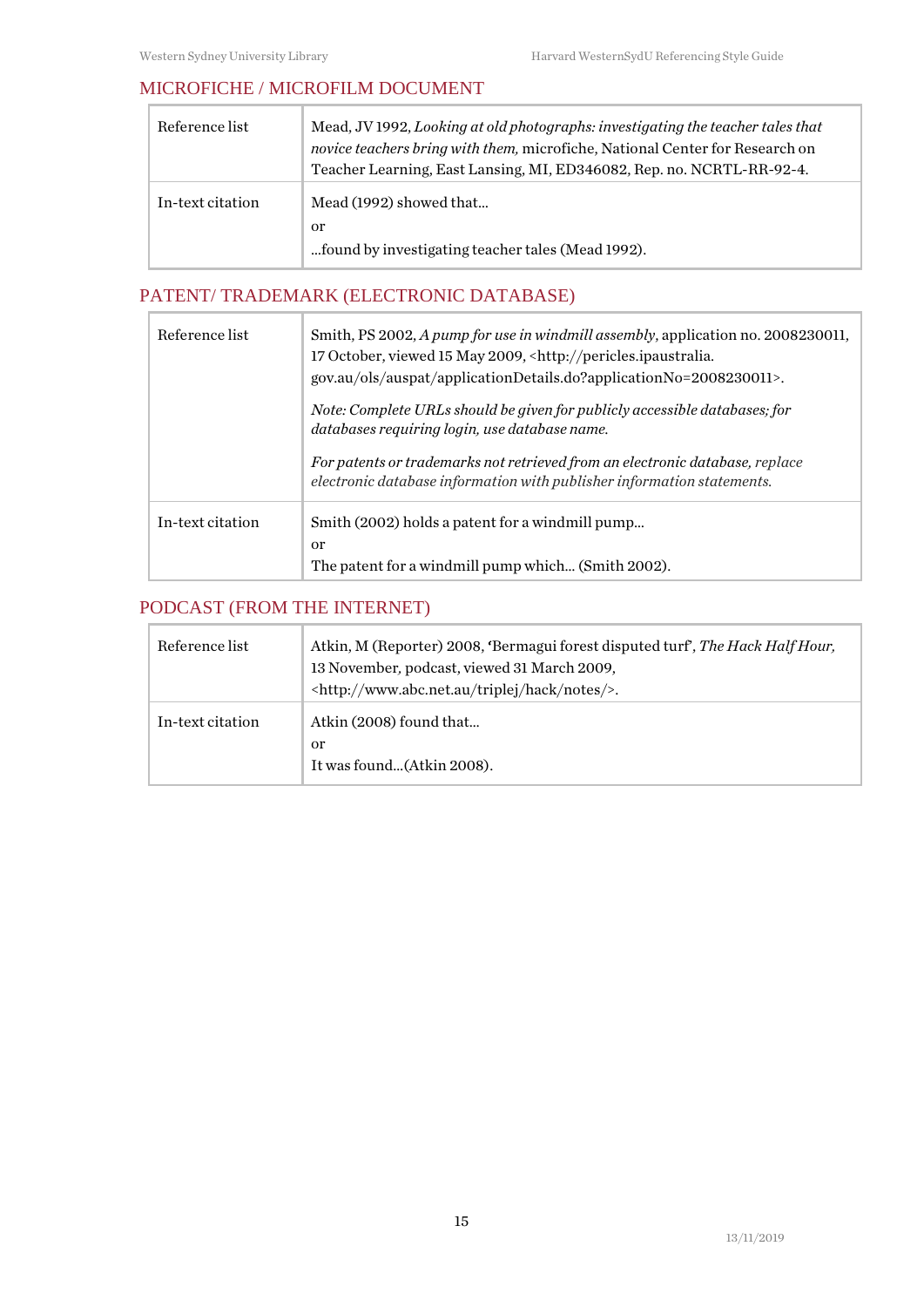#### <span id="page-15-0"></span>STANDARD

| Reference list   | Standards Australia Online 2006, Glass in buildings: selection and installation, AS<br>1288-2006, amended 31 January 2008, viewed 19 May 2009, SAI Global database.                                                   |
|------------------|-----------------------------------------------------------------------------------------------------------------------------------------------------------------------------------------------------------------------|
|                  | Note: For standards not retrieved from an electronic database, replace online<br>database information with publisher information statements.                                                                          |
| In-text citation | The standard published by Standards Australia Online (2006) entitled Glass in<br>buildings: selection and installation states that<br>or<br>stated that glass in buildings must be (Standards Australia Online 2006). |

### <span id="page-15-1"></span>STUDY GUIDE

| Reference list   | Note: It is advisable to use published primary sources rather than tutorial/lecture<br>handouts as references in your paper.                            |
|------------------|---------------------------------------------------------------------------------------------------------------------------------------------------------|
|                  | Hickson, J 2009, HCR56 images and the mind: study guide, Spring session,<br>Western Sydney University, Penrith.                                         |
|                  | Note: When you do not know the details of the author use the details of the university<br>as the publisher. e.g.                                        |
|                  | Western Sydney University 2009, HCR56 images and the mind: study guide,<br>Spring session, Western Sydney University, Penrith.                          |
| In-text citation | Hickson (2009, p. 60) found that "images".<br><sub>or</sub><br>For unknown author:<br>as was found in the study (Western Sydney University 2009, p. 6). |

# <span id="page-15-2"></span>THESIS / DISSERTATION

| Reference list   | Fayadh, KH 2015, The legal regulation of assisted reproductive technology in Iraq:<br>lessons from the Australian approach, thesis, Penrith, Western Sydney University,<br>viewed 24 November 2015, Research Direct database. |
|------------------|-------------------------------------------------------------------------------------------------------------------------------------------------------------------------------------------------------------------------------|
| In-text citation | Fayadh (2015) showed that<br>or<br>It was found(Fayadh 2015).                                                                                                                                                                 |

## <span id="page-15-3"></span>TUTORIAL / LECTURE HANDOUT

| Reference list  | Western Sydney University 2016, Madonna and child, 18 January, H0379 tutorial<br>handout, WSU, Penrith.<br>Note: It is advisable to use published primary sources rather than tutorial/lecture<br>handouts as references in your paper. |
|-----------------|-----------------------------------------------------------------------------------------------------------------------------------------------------------------------------------------------------------------------------------------|
| In-text example | The Western Sydney University (2016) 'Madonna and Child' handout explained<br>that<br>or<br>It can be seen that (Western Sydney University 2016).                                                                                       |